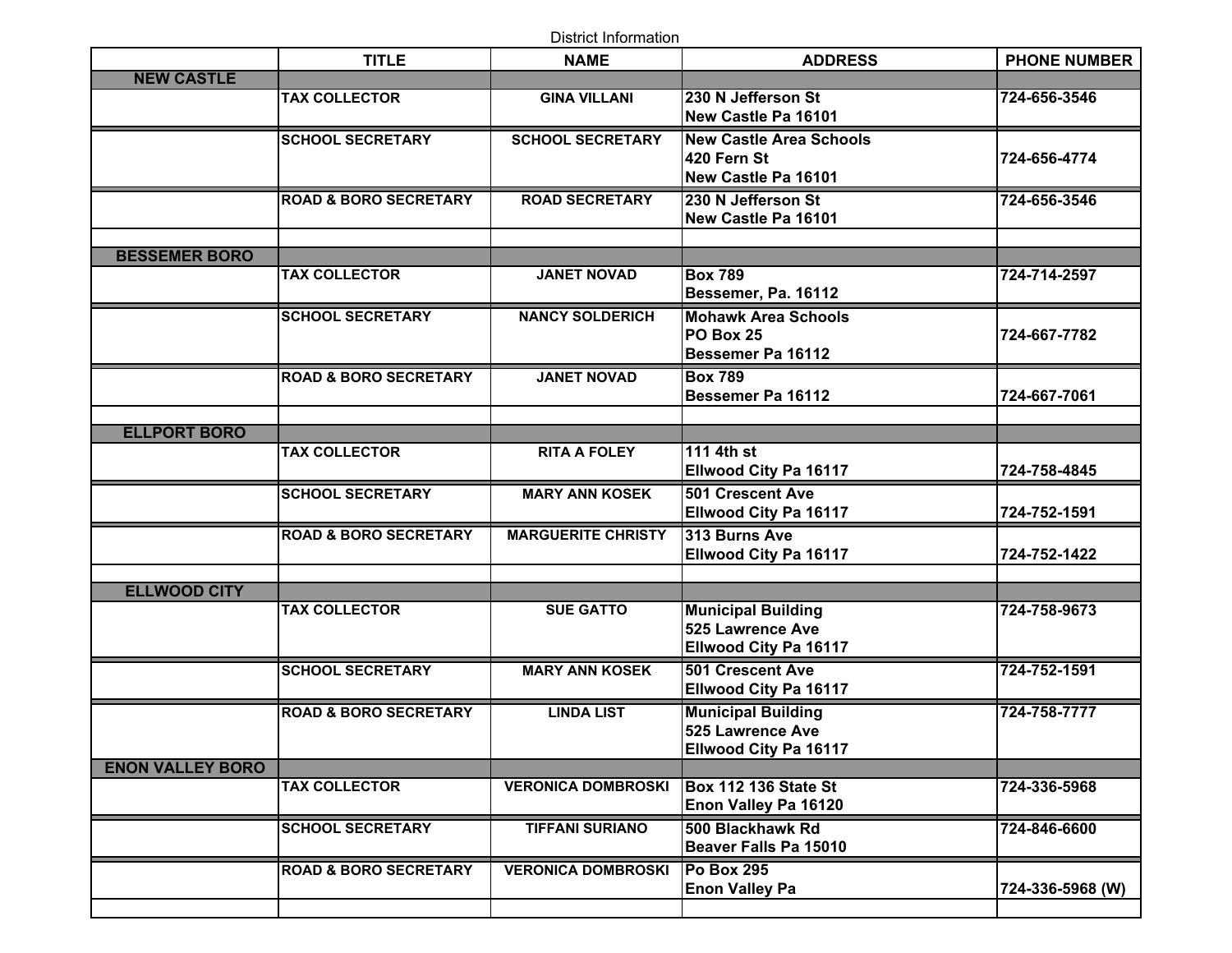District Information

| <b>NEW BEAVER BORO</b>  |                                  |                           |                                                              |              |
|-------------------------|----------------------------------|---------------------------|--------------------------------------------------------------|--------------|
|                         | <b>TAX COLLECTOR</b>             | <b>DRITA CRAWFORD</b>     | 328 Darlington Rd<br>Wampum Pa 16157                         | 724-535-2081 |
|                         | <b>SCHOOL SECRETARY</b>          | <b>NANCY SOLDERICH</b>    | <b>Mohawk Area Schools</b><br>PO Box 25<br>Bessemer Pa 16112 | 724-667-7782 |
|                         | <b>ROAD &amp; BORO SECRETARY</b> | <b>DRITA CRAWFORD</b>     | 328 Darlington Rd<br>Wampum, PA 16157                        | 724-535-8868 |
| <b>NEW WILMINGTON</b>   |                                  |                           |                                                              |              |
|                         | <b>TAX COLLECTOR</b>             | <b>WILLIAM NICHOLS</b>    | 205 Village Lane<br>New Wilmington Pa 16142                  | 724-944-4692 |
|                         | <b>SCHOOL SECRETARY</b>          | <b>JOSH LATORE</b>        | 300 Wood St<br><b>New Wilmington Pa 16142</b>                | 724-656-8866 |
|                         | <b>ROAD &amp; BORO SECRETARY</b> | <b>SHARRON EDMISTON</b>   | 134 High St<br>New Wilmington Pa 16142                       | 724-946-8167 |
| <b>SOUTH NEW CASTLE</b> |                                  |                           |                                                              |              |
|                         | <b>TAX COLLECTOR</b>             | <b>JOLENE THOMPSON</b>    | 2107 S Beaver St<br>New Castle Pa 16102                      | 724-654-1860 |
|                         | <b>SCHOOL SECRETARY</b>          | <b>BONNIE BALDWIN</b>     | 2501 Old Pittsburgh Rd<br>New Castle Pa 16101                | 724-658-5566 |
|                         | <b>ROAD &amp; BORO SECRETARY</b> | <b>AL BURICK</b>          | 2411 Adella St<br>New Castle Pa 16101                        | 724-652-7871 |
| <b>VOLANT BORO</b>      |                                  |                           |                                                              |              |
|                         | <b>TAX COLLECTOR</b>             | <b>CARMEN ORTIZ BROWN</b> | <b>525 Main St.</b><br>Volant Pa 16156                       | 724-533-2712 |
|                         | <b>SCHOOL SECRETARY</b>          | <b>JOSH LATORE</b>        | 300 Wood St<br>New Wilmington Pa 16142                       | 724-656-8866 |
|                         | <b>ROAD &amp; BORO SECRETARY</b> | <b>CARMEN ORTIZ BROWN</b> | 525 Main St.<br>Volant Pa 16156                              | 724-533-2712 |
| <b>WAMPUM BORO</b>      |                                  |                           |                                                              |              |
|                         | <b>TAX COLLECTOR</b>             | <b>SUE DEAN</b>           | <b>PO Box 167</b><br>Wampum Pa 16157                         | 724-535-1173 |
|                         | <b>SCHOOL SECRETARY</b>          | <b>MARY ANN KOSEK</b>     | <b>501 Crescent Ave</b><br><b>Ellwood City Pa 16117</b>      | 724-752-1591 |
|                         | <b>SCHOOL SECRETARY (BBSD)</b>   | <b>NANCY SOLDERICH</b>    | <b>Mohawk Area Schools</b><br>PO Box 25<br>Bessemer Pa 16112 | 724-667-7782 |
|                         | <b>ROAD &amp; BORO SECRETARY</b> | <b>SUE DEAN</b>           | <b>Box 65</b><br>Wampum Pa 16157                             | 724-535-8241 |
|                         |                                  |                           |                                                              |              |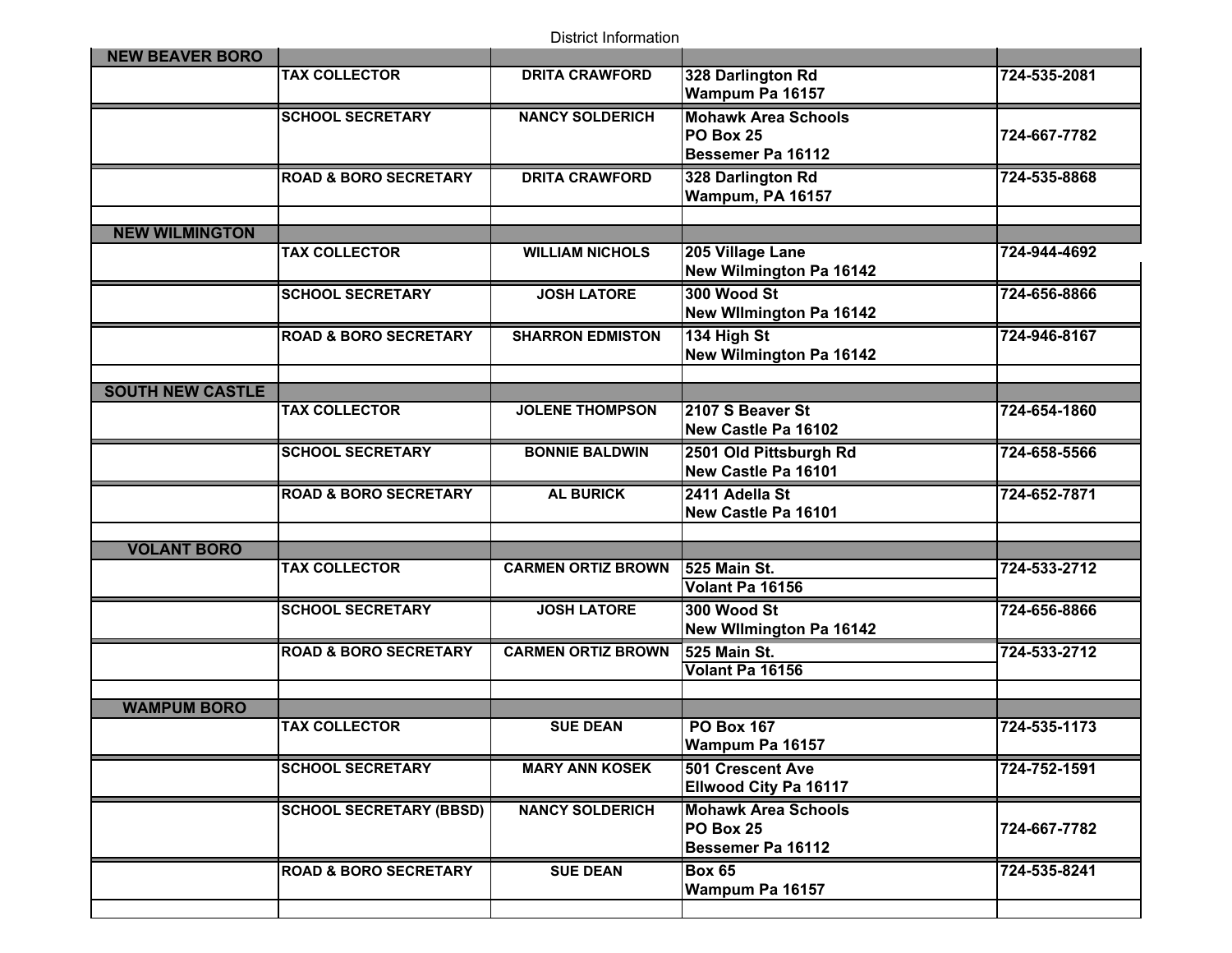District Information

| <b>HICKORY TWP.</b>       |                                  |                                         |                                                              |              |
|---------------------------|----------------------------------|-----------------------------------------|--------------------------------------------------------------|--------------|
|                           | <b>TAX COLLECTOR</b>             | <b>LORI ZULAUF</b>                      | 1874 Laclair dr<br>New Castle Pa 16101                       | 724-654-2946 |
|                           | <b>SCHOOL SECRETARY</b>          | <b>JENNIFER CONRAD</b>                  | 2497 Harlansburg Rd<br>New Castle Pa 16101                   | 724-658-8940 |
|                           | <b>ROAD &amp; BORO SECRETARY</b> | <b>CAROL KORDISH</b>                    | 2375 Eastbrook Rd<br>New Castle Pa 16105                     | 724-658-0510 |
| <b>LITTLE BEAVER TWP.</b> |                                  |                                         |                                                              |              |
|                           | <b>TAX COLLECTOR</b>             | <b>STACY COSGROVE</b>                   | 1674 State Route 551<br>Enon Valley Pa 16120                 | 724-336-0097 |
|                           | <b>SCHOOL SECRETARY</b>          | <b>NANCY SOLDERICH</b>                  | <b>Mohawk Area Schools</b><br>PO Box 25<br>Bessemer Pa 16112 | 724-667-7782 |
|                           | <b>ROAD &amp; BORO SECRETARY</b> | <b>SHELBY E. MCBRIDE</b>                | 2176 State Route 551<br>Enon Valley, PA 16120                | 724-336-5802 |
| <b>MAHONING TWP.</b>      |                                  |                                         |                                                              |              |
|                           | <b>TAX COLLECTOR</b>             | <b>CASSIE RUEHLE</b>                    | 278 Ambrosia Rd.<br>Edinburg, PA 16116                       | 724-971-7289 |
|                           | <b>SCHOOL SECRETARY</b>          | <b>NANCY SOLDERICH</b>                  | <b>Mohawk Area Schools</b><br>PO Box 25<br>Bessemer Pa 16112 | 724-667-7782 |
|                           | <b>SCHOOL SECRETARY (IDE)</b>    | <b>SAMANTHA LAVERTY</b><br><b>UNION</b> | 500 S Scotland Lane<br>New Castle Pa 16101                   | 724-652-7421 |
|                           | <b>ROAD &amp; BORO SECRETARY</b> | <b>JEAN GRECO</b>                       | 4538 W. State St.<br>PO Box 99                               | 724-667-8801 |
|                           |                                  |                                         | <b>Hillsville Pa 16132</b>                                   |              |
| <b>NESHANNOCK TWP.</b>    | <b>TAX COLLECTOR</b>             | <b>MELANIE DEMOFONTE</b>                | 3131 Mercer Rd Suite 2<br>New Castle Pa 16105                | 724-652-8430 |
|                           | <b>SCHOOL SECRETARY</b>          | <b>JUSTIN DIMUCCIO</b>                  | 3834 Mitchell Rd<br>New Castle Pa 16105                      | 724-658-4793 |
|                           | <b>ROAD &amp; BORO SECRETARY</b> | <b>LESLIE BUCCI</b>                     | 3131 Mercer Rd<br>New Castle Pa 16105                        | 724-658-4972 |
|                           |                                  |                                         |                                                              |              |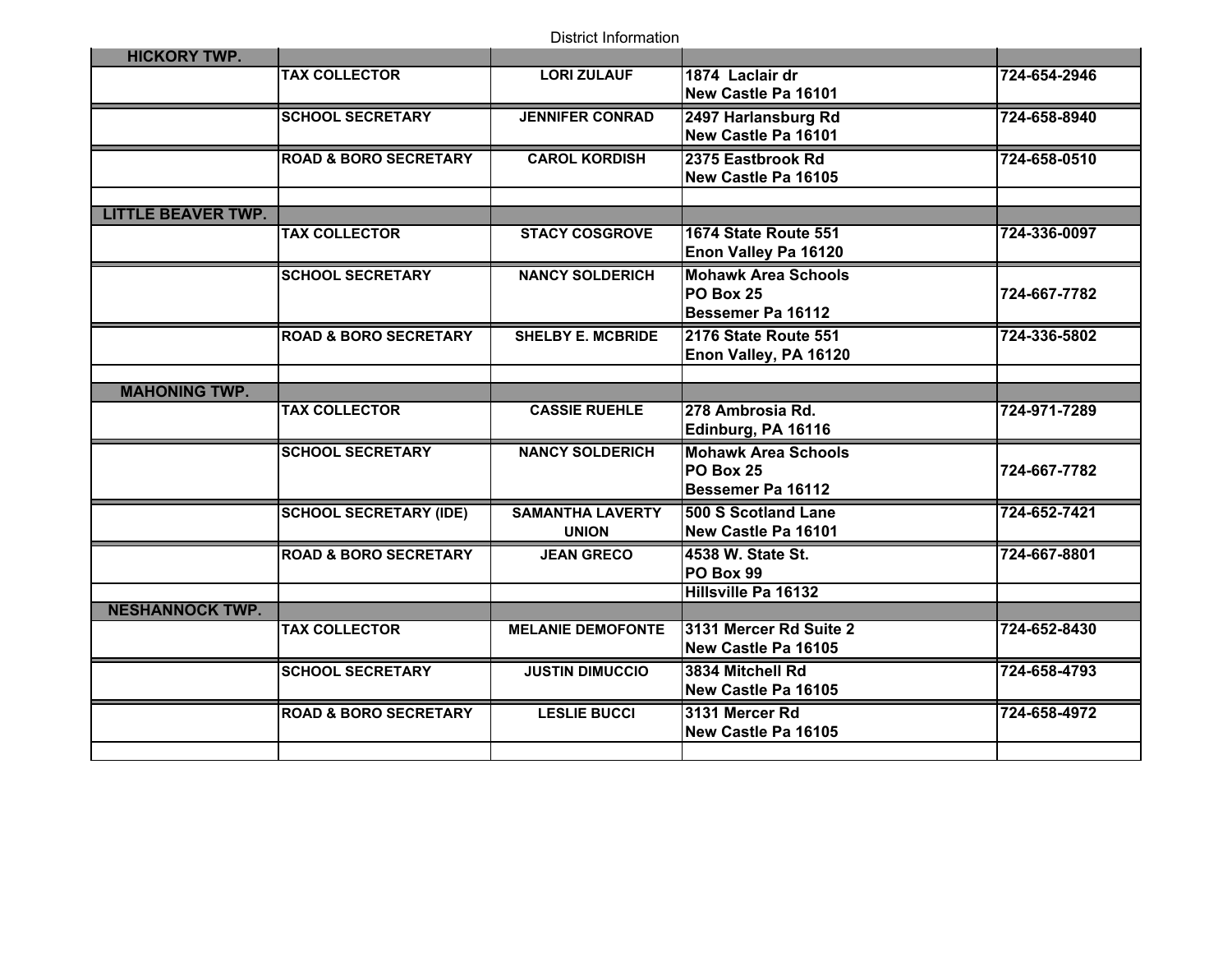District Information

| <b>NORTH BEAVER TWP.</b> |                                  |                          |                                                                     |                  |
|--------------------------|----------------------------------|--------------------------|---------------------------------------------------------------------|------------------|
|                          | <b>TAX COLLECTOR</b>             | <b>KAREN S. MAGNONE</b>  | 936 Cleland Mill Rd<br>New Castle Pa 16102                          | 724-667-7985 (W) |
|                          | <b>SCHOOL SECRETARY</b>          | <b>NANCY SOLDERICH</b>   | <b>Mohawk Area Schools</b><br><b>PO Box 25</b><br>Bessemer Pa 16112 | 724-667-7782     |
|                          | <b>ROAD &amp; BORO SECRETARY</b> | <b>ARIN CRAWFORD</b>     | 861 Mt Jackson Rd<br>New Castle Pa 16102                            | 724-667-7956 (W) |
| <b>PERRY TWP.</b>        |                                  |                          |                                                                     |                  |
|                          | <b>TAX COLLECTOR</b>             | <b>JANICE MARSHALL</b>   | 284 Reno Rd<br>Portersville Pa 16051                                | 724-368-8489     |
|                          | <b>SCHOOL SECRETARY</b>          | <b>MARY ANN KOSEK</b>    | <b>501 Crescent Ave</b><br><b>Ellwood City Pa 16117</b>             | 724-752-1591     |
|                          | <b>ROAD &amp; BORO SECRETARY</b> | <b>JANICE MARSHALL</b>   | 284 Reno Rd<br>Portersville Pa 16051                                | 724-368-8230     |
| <b>PLAINGROVE TWP.</b>   |                                  |                          |                                                                     |                  |
|                          | <b>TAX COLLECTOR</b>             | <b>JESSICA MCCURDY</b>   | <b>PO BOX 92</b><br><b>VOLANT, PA. 16156</b>                        | 724-391-4943     |
|                          | <b>SCHOOL SECRETARY</b>          | <b>JOSH LATORE</b>       | 300 Wood St<br>New Wilmington Pa 16142                              | 724-656-8866     |
|                          | <b>ROAD &amp; BORO SECRETARY</b> | <b>BEVERLY BLAIR</b>     | 327 Burns Rd<br><b>Slippery Rock Pa 16057</b>                       | 724-530-7276     |
| <b>PULASKI TWP.</b>      |                                  |                          |                                                                     |                  |
|                          | <b>TAX COLLECTOR</b>             | <b>BRAD MARSHALL</b>     | 1172 State Rt. 208<br>Pulaski Pa 16143                              | 724-964-2602     |
|                          | <b>SCHOOL SECRETARY</b>          | <b>JOSH LATORE</b>       | 300 Wood St<br>New Wilmington Pa 16142                              | 724-656-8866     |
|                          | <b>ROAD &amp; BORO SECRETARY</b> | <b>MEGAN ALLISON</b>     | 1172 State Route 208<br>Pulaski Pa 16143                            | 724-364-8891     |
| <b>SCOTT TWP.</b>        |                                  |                          |                                                                     |                  |
|                          | <b>TAX COLLECTOR</b>             | <b>DANIEL J. CHROBAK</b> | <b>801 ROSE POINT HARLANSBURG RD.</b><br>NEW CASTLE, PA 16101       | 724-698-7065     |
|                          | <b>SCHOOL SECRETARY</b>          | <b>JENNIFER CONRAD</b>   | 2497 Harlansburg Rd<br>New Castle Pa 16101                          | 724-658-8940     |
|                          | <b>ROAD &amp; BORO SECRETARY</b> | <b>GLENDORA BOOK</b>     | 1492 Eastbrook Harlansburg Rd<br>New Castle Pa 16101                | 724-657-8033(W)  |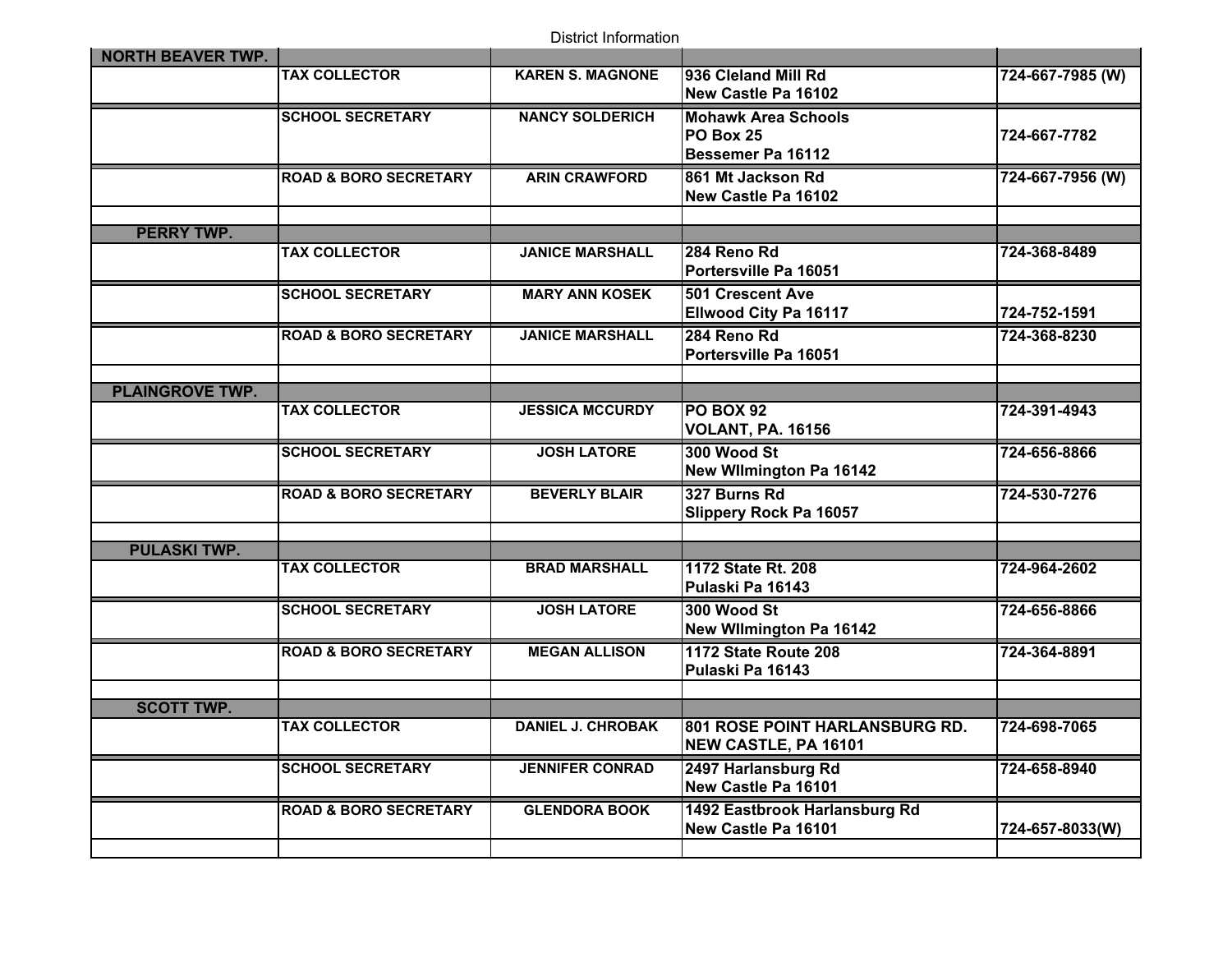| <b>SHENANGO TWP.</b>      |                                  |                          |                                                               |              |
|---------------------------|----------------------------------|--------------------------|---------------------------------------------------------------|--------------|
|                           | <b>TAX COLLECTOR</b>             | <b>MARY JANE COUSINS</b> | 1000 Willowbrook Rd, Suite 4<br>New Castle Pa 16101           | 724-654-9811 |
|                           | <b>SCHOOL SECRETARY</b>          | <b>LAUREN CHAPPELL</b>   | 2501 Old Pittsburgh Rd<br>New Castle Pa 16101                 | 724-658-5566 |
|                           | <b>ROAD &amp; BORO SECRETARY</b> | <b>DENISE ALLWINE</b>    | 1000 Willowbrook Rd<br>New Castle Pa 16101                    | 724-658-4460 |
| <b>SLIPPERY ROCK TWP.</b> |                                  |                          |                                                               |              |
|                           | <b>TAX COLLECTOR</b>             | <b>DONNA BUCK</b>        | 3308 Church Rd<br>New Castle Pa 16101                         | 724-924-2319 |
|                           | <b>SCHOOL SECRETARY</b>          | <b>JENNIFER CONRAD</b>   | 2497 Harlansburg Rd<br>New Castle Pa 16101                    | 724-658-8940 |
|                           | <b>ROAD &amp; BORO SECRETARY</b> | <b>LAURIE MORRISON</b>   | 4334 US Route 422<br>New Castle Pa 16101                      | 724-924-2482 |
| <b>TAYLOR TWP.</b>        |                                  |                          |                                                               |              |
|                           | <b>TAX COLLECTOR</b>             | <b>ANDREW SENCHAK</b>    | 733 7th Street box 341<br>West Pittsburg Pa 16160             | 724-535-1478 |
|                           | <b>SCHOOL SECRETARY</b>          | <b>SCHOOL SECRETARY</b>  | New Castle Area Schools<br>430 Fern St<br>New Castle Pa 16101 | 724-656-4774 |
|                           | <b>ROAD &amp; BORO SECRETARY</b> | <b>JAN HOLL</b>          | PO Box 489, Industrial St.<br>West Pittsburg Pa 16160         | 724-535-4627 |
| <b>UNION TWP.</b>         |                                  |                          |                                                               |              |
|                           | <b>TAX COLLECTOR</b>             | <b>DOREEN VITULLO</b>    | 205 Mapeat Lane<br>New Castle Pa 16101                        | 724-656-8456 |
|                           | <b>SCHOOL SECRETARY</b>          | <b>SAMANTHA LAVERTY</b>  | 2106 Camdon Ave<br>New Castle Pa 16101                        | 724-652-7421 |
|                           | <b>ROAD &amp; BORO SECRETARY</b> | <b>ROBERT ECKERT</b>     | <b>1910 MUNICIPAL DRIVE</b><br>New Castle Pa 16101            | 724-652-2542 |
| <b>WASHINGTON TWP.</b>    |                                  |                          |                                                               |              |
|                           | <b>TAX COLLECTOR</b>             | <b>MELISSA DAVIES</b>    | 1593 SHAW RD<br>Volant Pa 16156                               | 724-730-8364 |
|                           | <b>SCHOOL SECRETARY</b>          | <b>JOSH LATORE</b>       | 300 Wood St<br>New Wilmington Pa 16142                        | 724-656-8866 |
|                           | <b>ROAD &amp; BORO SECRETARY</b> | <b>KARI BUCKER</b>       | 1413 GEORGE WASHINGTON RD, PO Box 83<br>Volant Pa 16156       | 724-533-4368 |
|                           |                                  |                          |                                                               |              |